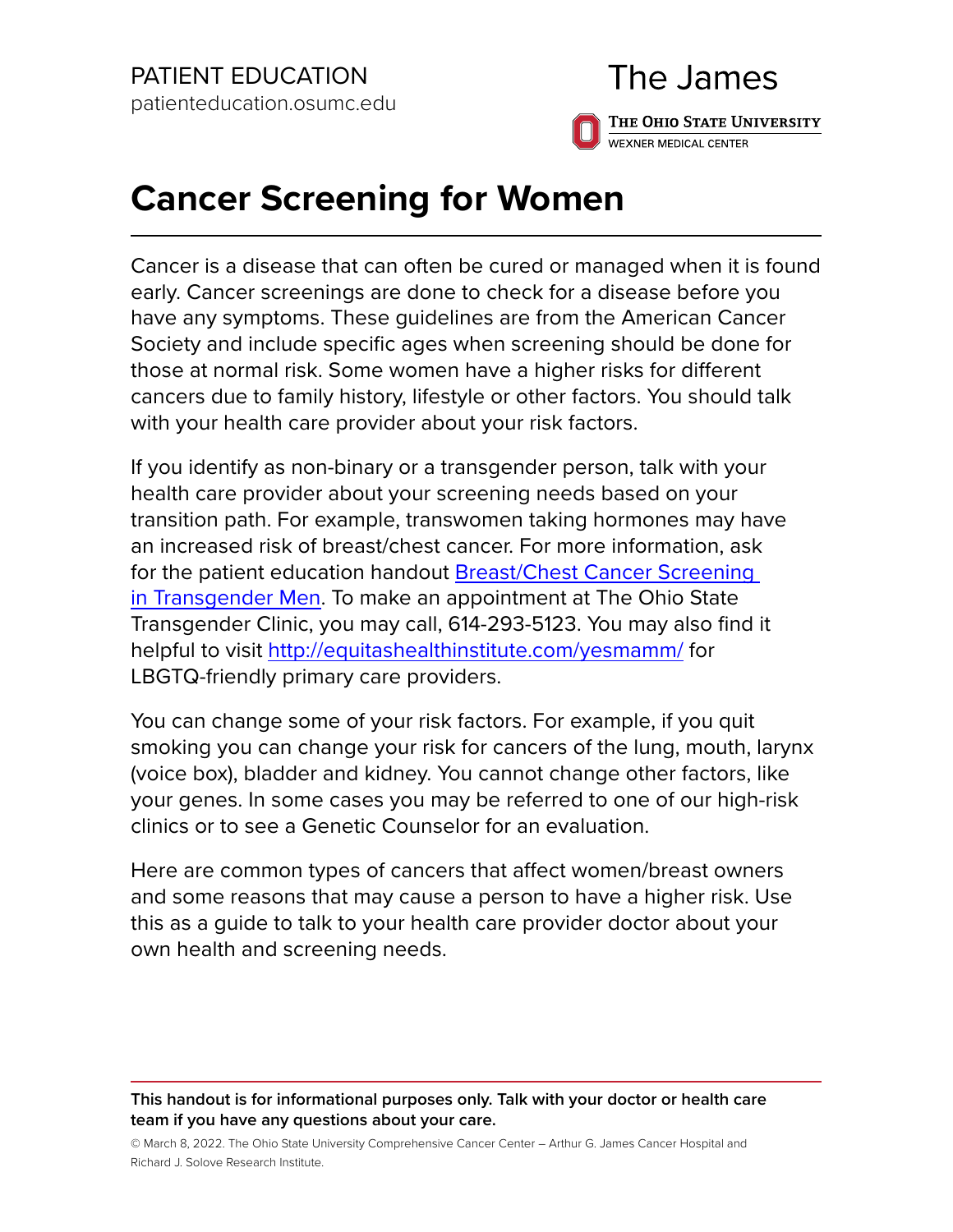# **Breast**

| <b>Risk Factors</b> |                                                                                                                           | <b>Screening for Normal Risk</b>                                                                                                                                                                                                                                                               |  |  |
|---------------------|---------------------------------------------------------------------------------------------------------------------------|------------------------------------------------------------------------------------------------------------------------------------------------------------------------------------------------------------------------------------------------------------------------------------------------|--|--|
|                     | Being female                                                                                                              | Between the ages of 20 to 44 a                                                                                                                                                                                                                                                                 |  |  |
|                     | Age (being older)                                                                                                         | woman/breast owner should:                                                                                                                                                                                                                                                                     |  |  |
| $\bullet$           | Family or personal history of<br>breast or ovarian cancer                                                                 | Be checked for their risk of breast<br>cancer and learn when they<br>should start having screenings for                                                                                                                                                                                        |  |  |
|                     | Having no children, or first child<br>after age 30                                                                        | mammograms.                                                                                                                                                                                                                                                                                    |  |  |
|                     | Period (menstruation) started<br>before age 12 or stopped after<br>age 55                                                 | Be familiar with how their breasts<br>normally feel and report any<br>changes right away.                                                                                                                                                                                                      |  |  |
| $\bullet$           | History of certain benign<br>(non-cancer) breast conditions or<br>dense breast tissue                                     | Talk to your health care provider<br>about how to do a monthly breast<br>self-exam.                                                                                                                                                                                                            |  |  |
| $\bullet$           | Being inactive and/or overweight<br>after menopause                                                                       | Have a breast exam by their<br>$\bullet$<br>health care provider at least every<br>3 years in their 20's and 30's.                                                                                                                                                                             |  |  |
|                     | Radiation treatments to the chest<br>area as a child or young adult                                                       | Starting at age 45 a woman/breast<br>owner should:                                                                                                                                                                                                                                             |  |  |
|                     | Drinking 1 or more alcoholic<br>beverages a day                                                                           | Report any changes they notice in<br>$\bullet$<br>their breasts.                                                                                                                                                                                                                               |  |  |
| $\bullet$           | Being overweight or obese                                                                                                 | Have their health care provider<br>$\bullet$                                                                                                                                                                                                                                                   |  |  |
| $\bullet$           | Estrogen therapy - long term<br>use of oral contraceptives (birth<br>control pills) or hormone therapy<br>after menopause | examine their breasts every year.                                                                                                                                                                                                                                                              |  |  |
|                     |                                                                                                                           | Have a mammogram every year.<br>$\bullet$                                                                                                                                                                                                                                                      |  |  |
|                     |                                                                                                                           | Some women/breast owners, due<br>$\bullet$<br>to their family history or other<br>factors should be screened with<br>a MRI along with a mammogram.<br>Talk with your health care provider<br>about your history and if you<br>should have other tests or start<br>screening at an earlier age. |  |  |
|                     |                                                                                                                           | At age 55 and older, women/breast                                                                                                                                                                                                                                                              |  |  |
|                     |                                                                                                                           | owners should change to having<br>mammograms every 2 years or can<br>continue yearly screenings.                                                                                                                                                                                               |  |  |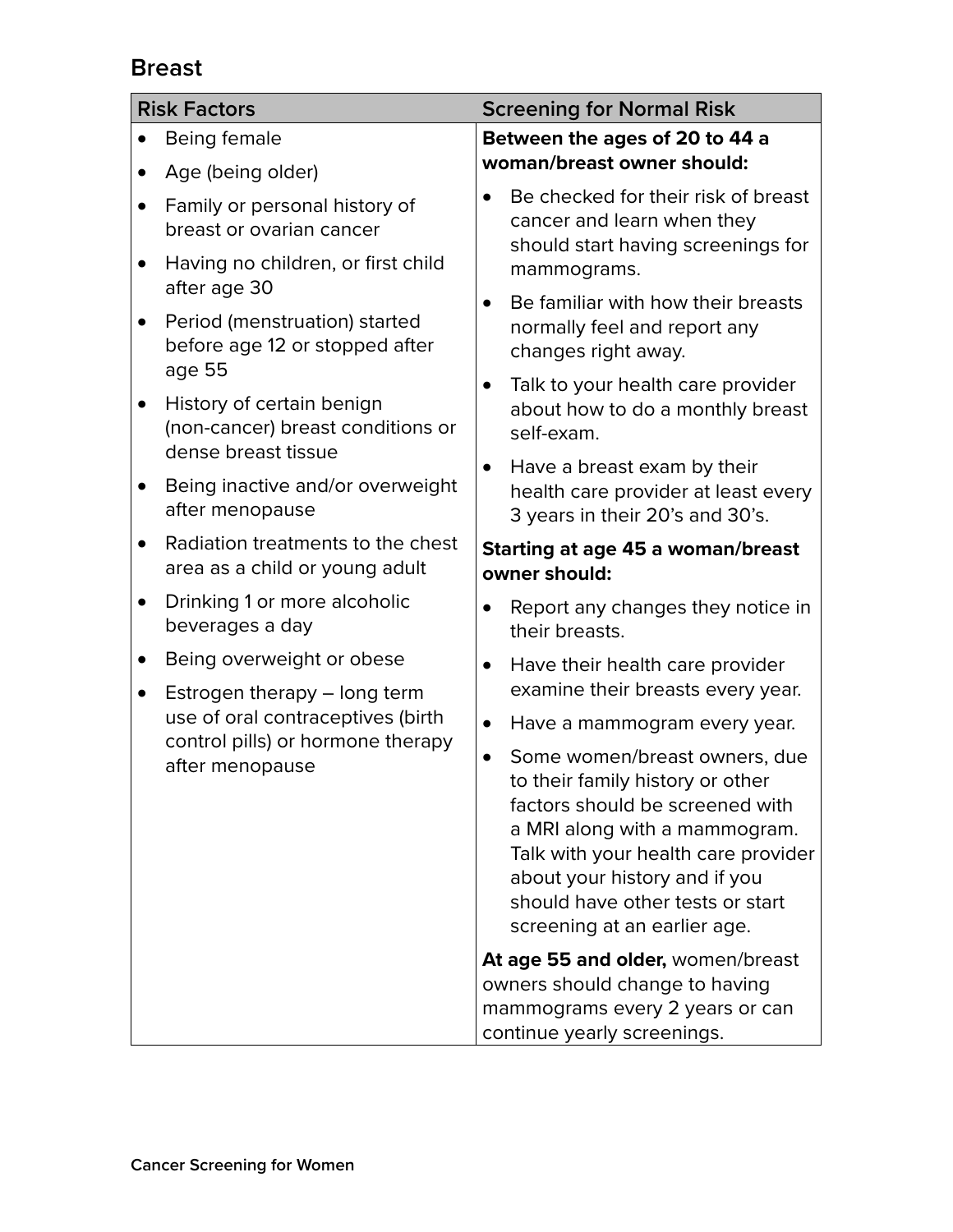# **Cervical**

| <b>Risk Factors</b>                                                                                                                                                                                                                                                                                                                                                                                                                                                                                                                                                                                                                                                                                                                                                                                            | <b>Screening for Normal Risk</b>                                                                                                                                                                                                                                                                                                                                                                                                                                                                                                                                                                                                                                                                                                                                                                                              |  |  |
|----------------------------------------------------------------------------------------------------------------------------------------------------------------------------------------------------------------------------------------------------------------------------------------------------------------------------------------------------------------------------------------------------------------------------------------------------------------------------------------------------------------------------------------------------------------------------------------------------------------------------------------------------------------------------------------------------------------------------------------------------------------------------------------------------------------|-------------------------------------------------------------------------------------------------------------------------------------------------------------------------------------------------------------------------------------------------------------------------------------------------------------------------------------------------------------------------------------------------------------------------------------------------------------------------------------------------------------------------------------------------------------------------------------------------------------------------------------------------------------------------------------------------------------------------------------------------------------------------------------------------------------------------------|--|--|
| A human papillomavirus (HPV)<br>infection is the main risk factor for<br>cervical cancer. HPV is a group of<br>more than 150 related viruses that<br>can be passed directly to others<br>by skin-to-skin contact, most<br>often with the mouth or genital<br>areas. Certain HPV types are<br>strongly linked to cancers. You are<br>at risk if you have:<br>sexual contact, especially at a<br>young age (before 18)<br>a high number of sexual<br>partners<br>having one partner who is<br>known to be high-risk<br>a weakened immune system<br>A diet low in fruits and vegetables<br>Mother took DES<br>(diethylstilbestrol) while pregnant<br>Family history of cervical cancer<br>Smoking<br>Long term use of oral<br>contraceptives (birth control pills)<br>Chlamydia infection<br>Multiple pregnancies | If you are age 21 or older and<br>$\bullet$<br>have a cervix, talk with your health<br>care provider about the cervical<br>screening test(s) you should have<br>done.<br>Your health care provider may<br>recommend that you have a pap<br>smear, HPV testing, or both done<br>every 3 to 5 years.<br>If you are over age 65 and had<br>$\bullet$<br>regular screenings in the past<br>10 years with normal results and<br>no history of cancer in the past<br>25 years, you do not need to be<br>tested for cervical cancer.<br>If you have had your cervix<br>removed for reasons not due to<br>cancer and have no history of<br>cervical cancer or serious<br>pre-cancer, you do not need to be<br>tested.<br>If you had the HPV vaccine you<br>$\bullet$<br>should follow the screening<br>guidelines for your age group. |  |  |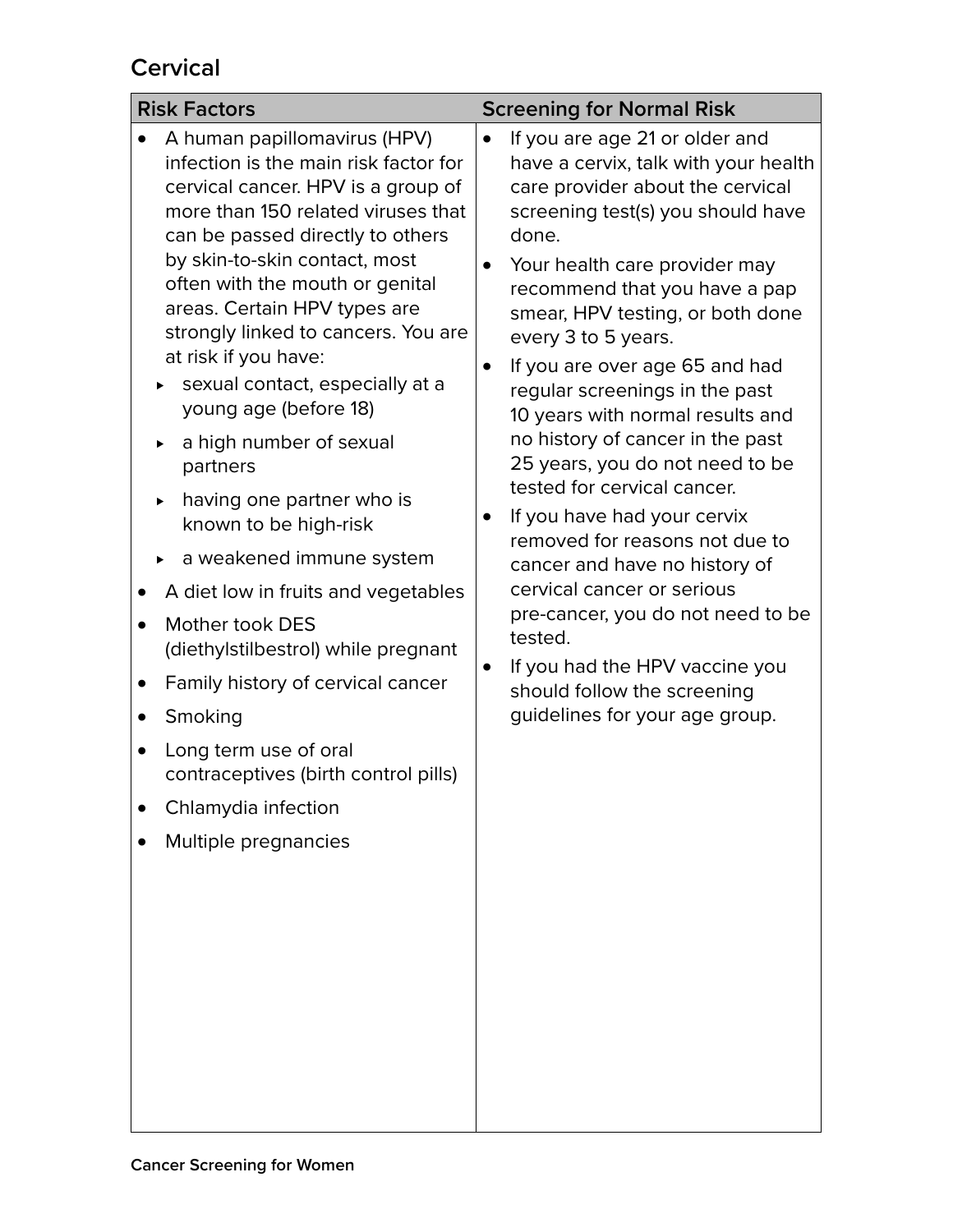## **Colon or Rectal**

| <b>Risk Factors</b> |                                                                                                                                                                                                                                                         | <b>Screening for Normal Risk</b>                                             |  |  |
|---------------------|---------------------------------------------------------------------------------------------------------------------------------------------------------------------------------------------------------------------------------------------------------|------------------------------------------------------------------------------|--|--|
|                     | Over 45 years old                                                                                                                                                                                                                                       | Starting at age 45, one of the                                               |  |  |
|                     | Being male                                                                                                                                                                                                                                              | following tests may be ordered by<br>your doctor. Talk to your doctor        |  |  |
|                     | African Americans, American                                                                                                                                                                                                                             | about which test is best for you.                                            |  |  |
|                     | Indians and Alaska Natives have<br>a higher rate of colon and rectal<br>cancer compared to other racial<br>groups<br>Being inactive and/or overweight                                                                                                   | Tests that find polyps and cancer are:                                       |  |  |
|                     |                                                                                                                                                                                                                                                         | Colonoscopy every 10 years<br>$\bullet$                                      |  |  |
|                     |                                                                                                                                                                                                                                                         | Flexible sigmoidoscopy every 5<br>$\bullet$                                  |  |  |
| $\bullet$           |                                                                                                                                                                                                                                                         | years*                                                                       |  |  |
| $\bullet$           | Diet high in red/processed meat                                                                                                                                                                                                                         | CT colonography (virtual<br>$\bullet$                                        |  |  |
| $\bullet$           | Diet low in fruits and vegetables                                                                                                                                                                                                                       | colonoscopy) every 5 years*                                                  |  |  |
|                     | Smoking                                                                                                                                                                                                                                                 | Flexible sigmoidoscopy every<br>$\bullet$<br>10 years combined with a yearly |  |  |
|                     | Heavy alcohol use                                                                                                                                                                                                                                       | high-sensitivity FIT test*                                                   |  |  |
| $\bullet$           | Family history of colorectal cancer                                                                                                                                                                                                                     |                                                                              |  |  |
|                     | syndrome or adenomatus polyps                                                                                                                                                                                                                           | Stool tests that can be done at home                                         |  |  |
| $\bullet$           | Type 2 diabetes                                                                                                                                                                                                                                         | and mainly find cancer are:                                                  |  |  |
| $\bullet$           | Family history of colon or rectal<br>cancer, colorectal polyps, or<br>chronic inflammatory bowel<br>disease (Crohn's Disease or<br><b>Ulcerative Colitis)</b><br>History of radiation to the<br>abdomen (belly) or pelvic area to<br>treat prior cancer | High-sensitivity fecal<br>$\bullet$<br>immunochemical test (FIT) every       |  |  |
|                     |                                                                                                                                                                                                                                                         | year <sup>*</sup>                                                            |  |  |
|                     |                                                                                                                                                                                                                                                         | High-sensitivity guaiac-based<br>$\bullet$                                   |  |  |
|                     |                                                                                                                                                                                                                                                         | fecal occult blood test (gFOBT)                                              |  |  |
|                     |                                                                                                                                                                                                                                                         | every year*                                                                  |  |  |
|                     |                                                                                                                                                                                                                                                         | Multi-targeted stool DNA test<br>$\bullet$<br>(mt-sDNA) every 3 years*       |  |  |
|                     |                                                                                                                                                                                                                                                         | * If the test is positive, a colonoscopy                                     |  |  |
|                     |                                                                                                                                                                                                                                                         | should be done.                                                              |  |  |
|                     |                                                                                                                                                                                                                                                         |                                                                              |  |  |
|                     |                                                                                                                                                                                                                                                         |                                                                              |  |  |
|                     |                                                                                                                                                                                                                                                         |                                                                              |  |  |
|                     |                                                                                                                                                                                                                                                         |                                                                              |  |  |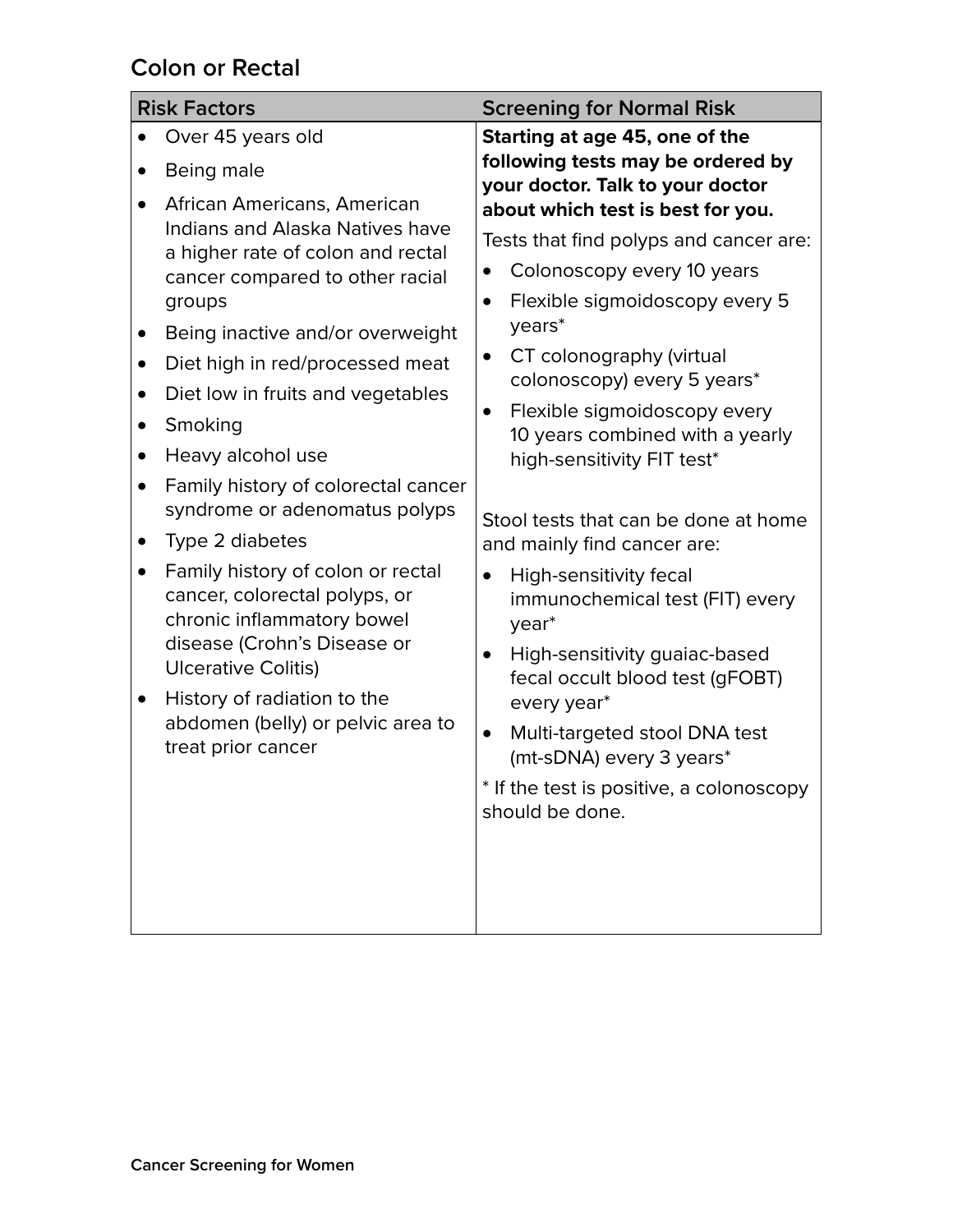# **Lung**

| <b>Risk Factors</b> |                                                                                                                                                                                  | <b>Prevention</b>                                                                                                         |  |
|---------------------|----------------------------------------------------------------------------------------------------------------------------------------------------------------------------------|---------------------------------------------------------------------------------------------------------------------------|--|
|                     | Smoking                                                                                                                                                                          | Currently there are no tests to check                                                                                     |  |
|                     | Exposure to second hand smoke<br>Family or personal history of lung<br>cancer                                                                                                    | for lung cancer in people who are<br>at average risk. There are screening<br>guidelines for those who are at high         |  |
|                     | Exposure to cancer-causing<br>agents in the workplace or the<br>environment (asbestos, fibers,<br>radon, some chemicals, uranium,<br>arsenic, vinyl chloride, diesel<br>exhaust) | risk of lung cancer due to cigarette<br>smoking.<br>Talk with your doctor about<br>whether you should start<br>screening. |  |

# **Endometrial (Lining of the Uterus or Womb)**

| <b>Risk Factors</b>               | <b>Screening for Normal Risk</b>  |  |  |
|-----------------------------------|-----------------------------------|--|--|
| Being overweight                  | At present there are no screening |  |  |
| Eating foods high in animal fats  | $\bullet$                         |  |  |
| Family history of endometrial or  | tests that are reliable to detect |  |  |
| colorectal cancer                 | most endometrial cancers in a     |  |  |
| Personal history of breast or     | woman who has no symptoms.        |  |  |
| ovarian cancer                    | At the time of menopause, all     |  |  |
| Having infertility or never had a | $\bullet$                         |  |  |
| baby                              | women should be told about the    |  |  |
| Period (menstruation) began       | risks and symptoms of endometrial |  |  |
| before age 12 and stopped after   | cancer.                           |  |  |
| age 50                            | Report any unexpected bleeding,   |  |  |
| Having taken Tamoxifen or long    | spotting or pelvic pain to your   |  |  |
| term estrogen replacement         | doctor.                           |  |  |
| therapy without progesterone (if  | Having regular pelvic exams can   |  |  |
| you still have a uterus)          | $\bullet$                         |  |  |
| Personal or family history of a   | find some cancers, including some |  |  |
| genetic colon cancer syndrome     | advanced uterine cancers.         |  |  |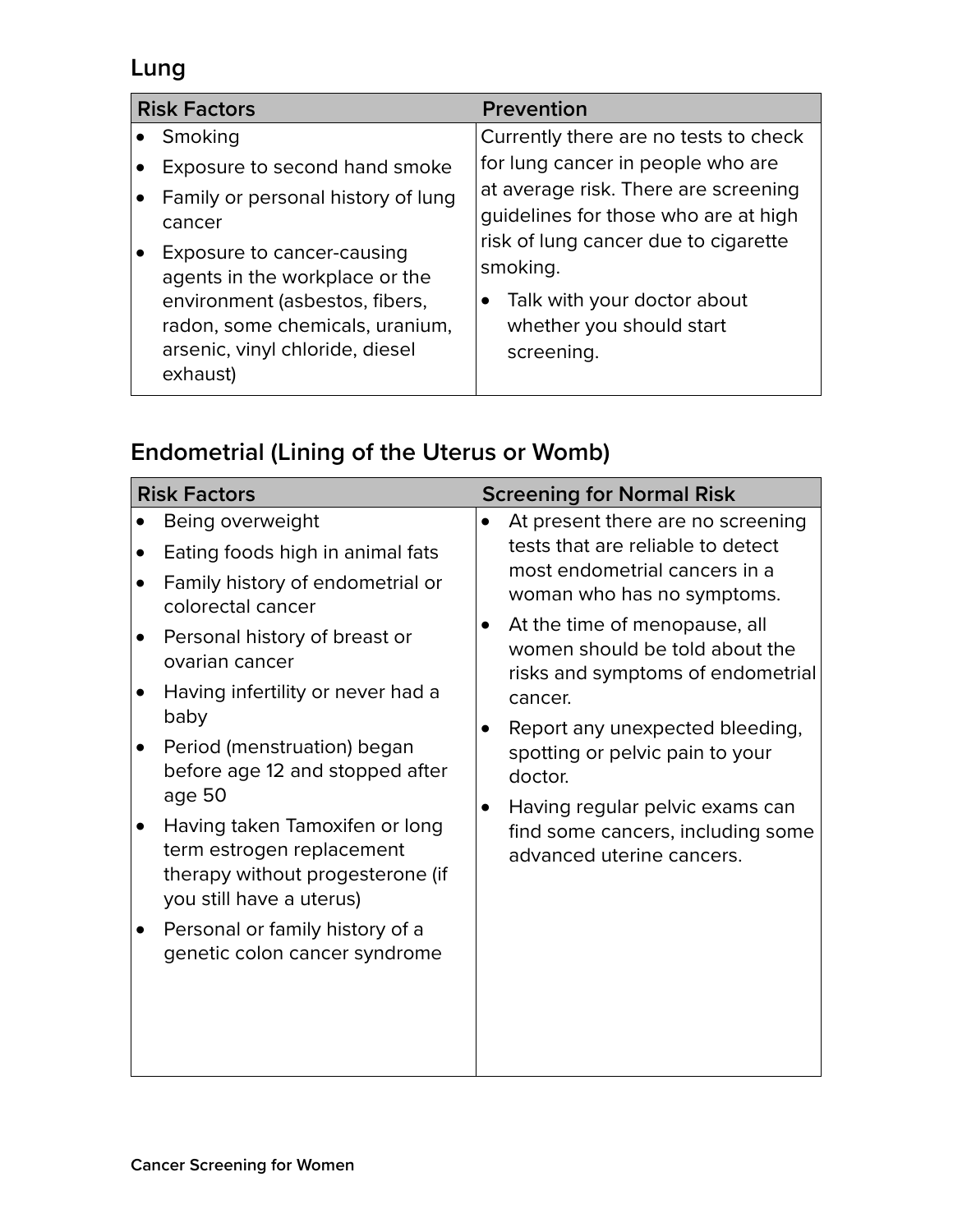#### **Skin**

| <b>Risk Factors</b> |                                                                                                                               | <b>Screening for Normal Risk</b> |                                                                                                                                          |  |
|---------------------|-------------------------------------------------------------------------------------------------------------------------------|----------------------------------|------------------------------------------------------------------------------------------------------------------------------------------|--|
|                     | Exposure to ultraviolet light<br>(UV rays) (sunlight)                                                                         | $\bullet$                        | Tell your health care provider<br>about any personal or family                                                                           |  |
|                     | Sun sensitivity (skin may burn<br>easily if you have naturally blonde<br>or red hair)                                         | $\bullet$                        | history of skin cancer.<br>Talk with your health care provider<br>about your need for periodic                                           |  |
|                     | Personal or family history of<br>melanoma                                                                                     | $\bullet$                        | professional skin exams.<br>Do a monthly skin self-exam.                                                                                 |  |
|                     | Many moles (more than 50) that<br>are large and irregularly shaped<br>(bigger than a pencil eraser)                           |                                  | You may need to have a family<br>member/partner help you look for<br>changes with your skin, freckles<br>or moles on your head and back. |  |
|                     | Too much exposure to sunlight<br>and bad sunburns before age 18<br>Use of tanning beds<br>Weakened immune system<br>Older age | $\bullet$                        | Report any new moles, lesions<br>or changes in moles or lesions to<br>your health care provider.                                         |  |
|                     |                                                                                                                               |                                  |                                                                                                                                          |  |
|                     |                                                                                                                               | $\bullet$                        | Have a skin exam during your<br>regular health check-up.                                                                                 |  |

The American Cancer Society, American Heart Association and American Diabetes Association have joined together on this advice. To lower your risk for cancer, heart (cardiovascular) disease and diabetes aim at these goals:

- Get to a healthy weight and maintain it.
- Be active exercise at least 30 minutes 5 or more days a week.
- Eat at least 5 servings of vegetables and fruits every day.
- Do not smoke, vape or use tobacco. Ask for help to quit.
- • Limit the amount of alcohol you drink.
- Limit your time in the sun and stay in the shade as much as possible.
- • Wear sun protective clothing.
- • Use 30 SPF sunscreen every 2 hours to all areas of your skin not covered by clothing.
- Do not use tanning beds.